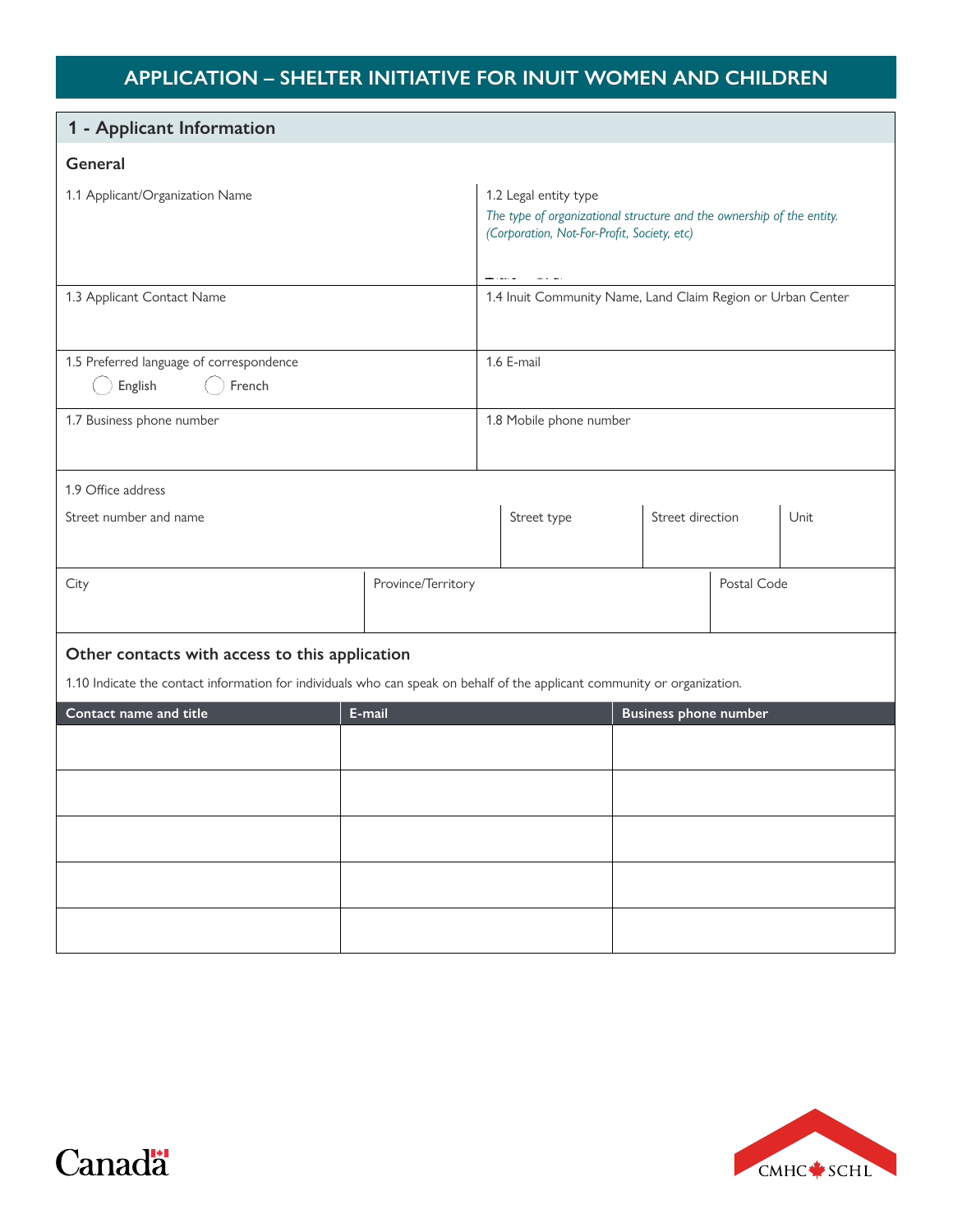| 2 - Project Information                                                                                                                                                                                                                                                                                                                            |                    |                                                                                                             |                    |  |  |
|----------------------------------------------------------------------------------------------------------------------------------------------------------------------------------------------------------------------------------------------------------------------------------------------------------------------------------------------------|--------------------|-------------------------------------------------------------------------------------------------------------|--------------------|--|--|
| 2.1 Project name (if applicable)<br>Indicate the name of the project if the project has a unique reference name.                                                                                                                                                                                                                                   |                    | 2.2 Project type<br>New construction<br>Acquisition of existing property<br>Conversion of existing property |                    |  |  |
| 2.3 Geographic Location<br>2.4 The primary use of the shelter is for lnuit women, children<br>or 2SLGBTQQIA+ people escaping family violence?<br>Nunavut<br>Inuvialuit<br>No<br>Yes<br>Outside Inuit Nunangat<br>Nunavik<br>Nunatsiuvut<br>2.5 What Inuit communities, regions, cities, towns, etc. will have access or be served by this project? |                    |                                                                                                             |                    |  |  |
| 2.6 Is the land the shelter will be built on:                                                                                                                                                                                                                                                                                                      |                    | 2.7 Indicate proposed costruction start and completion date:                                                |                    |  |  |
| Owned (Freehold)                                                                                                                                                                                                                                                                                                                                   | Leased (Leasehold) | Start date:                                                                                                 | Completion date:   |  |  |
| (for projects on Inuit Land Claim regions, select "leasehold")                                                                                                                                                                                                                                                                                     |                    | mm/yyyy<br>mm/yyyy                                                                                          |                    |  |  |
| 2.8 Are there any financial, legal, municipal or environmental issues that could delay or stop the development of this project?<br>No<br>Yes<br>If yes, please provide details:                                                                                                                                                                    |                    |                                                                                                             |                    |  |  |
|                                                                                                                                                                                                                                                                                                                                                    |                    |                                                                                                             |                    |  |  |
| 3 - Property Details                                                                                                                                                                                                                                                                                                                               |                    |                                                                                                             |                    |  |  |
| General                                                                                                                                                                                                                                                                                                                                            |                    |                                                                                                             |                    |  |  |
| 3.1 Address of property                                                                                                                                                                                                                                                                                                                            |                    |                                                                                                             |                    |  |  |
| Suite/Unit<br>Street number and street name/RR# (include lot, concession, township, if applicable)                                                                                                                                                                                                                                                 |                    |                                                                                                             |                    |  |  |
| City/Municipality                                                                                                                                                                                                                                                                                                                                  | Postal code        |                                                                                                             | Province/Territory |  |  |
| 3.2 Legal description (e.g., lot, plan, district, property identification number)                                                                                                                                                                                                                                                                  |                    |                                                                                                             |                    |  |  |
| <b>Number of Units and Beds</b>                                                                                                                                                                                                                                                                                                                    |                    |                                                                                                             |                    |  |  |
| A "unit" is one hostel room, regardless of the number of beds in the room, that shares kitchen and/or bathrooms with other hostel rooms in the shelter.<br>A "bed" is an individual bed in a shelter program that supports overnight sleeping accommodations.                                                                                      |                    |                                                                                                             |                    |  |  |
|                                                                                                                                                                                                                                                                                                                                                    |                    |                                                                                                             |                    |  |  |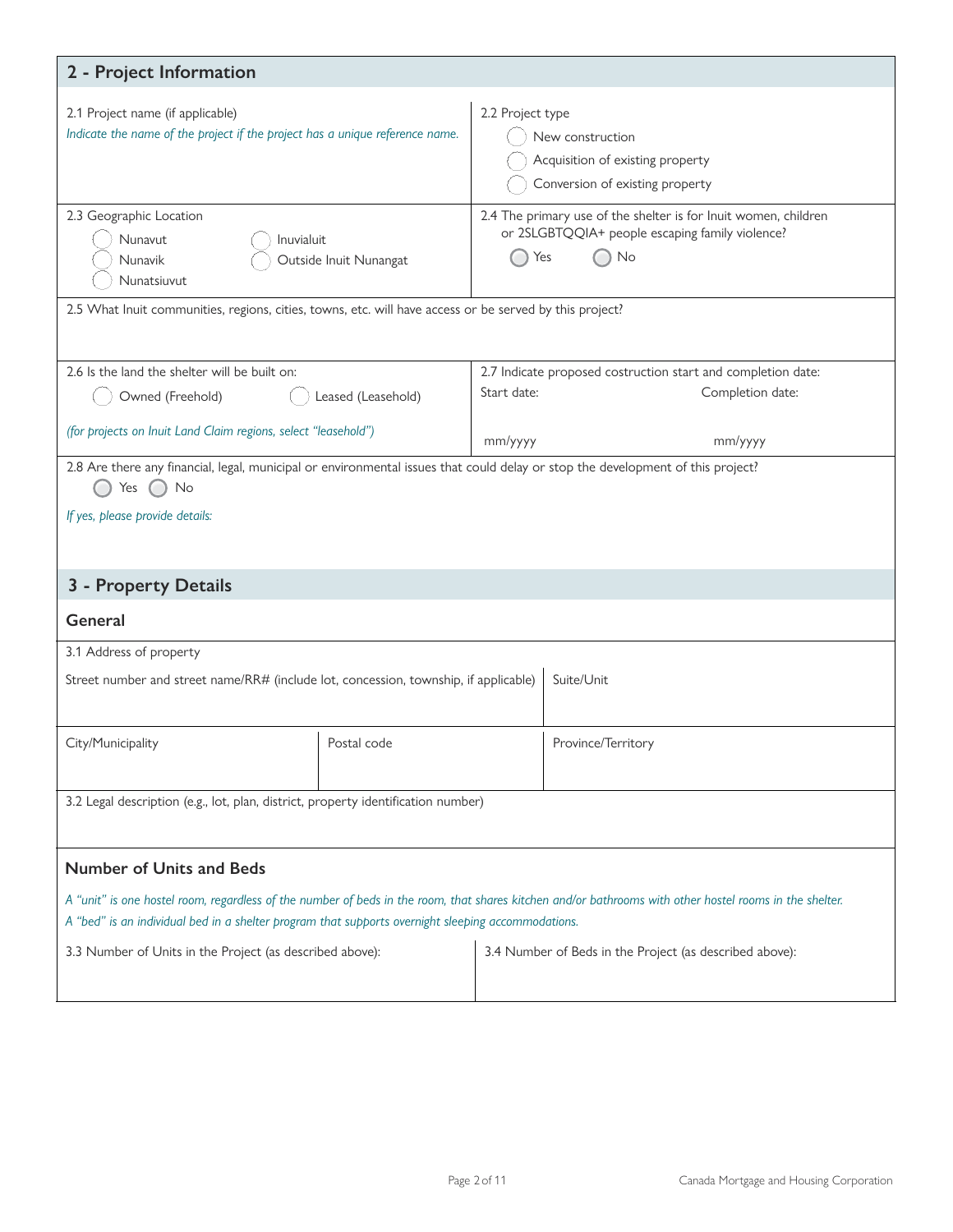| <b>Land Readiness - New Construction</b><br>3.5 For projects on purchased or leased land, what is the status of the acquisition of land?<br>(Not applicable, obtained, in progress, not initiated)                                                                                   |                                                                                                                  |                                                        |                 |  |  |
|--------------------------------------------------------------------------------------------------------------------------------------------------------------------------------------------------------------------------------------------------------------------------------------|------------------------------------------------------------------------------------------------------------------|--------------------------------------------------------|-----------------|--|--|
|                                                                                                                                                                                                                                                                                      |                                                                                                                  |                                                        |                 |  |  |
| 3.6 Site Servicing - Does the proposed lot include:                                                                                                                                                                                                                                  |                                                                                                                  |                                                        |                 |  |  |
| Potable Water<br>Septic/Sewer                                                                                                                                                                                                                                                        | Road Access                                                                                                      | Electricity                                            | Gas/Heat Source |  |  |
| Building Readiness - for new construction projects only                                                                                                                                                                                                                              |                                                                                                                  |                                                        |                 |  |  |
| 3.7 Is a building permit required to build the property?<br>Yes<br>No                                                                                                                                                                                                                |                                                                                                                  |                                                        |                 |  |  |
| If yes, what is the status of obtaining this permit?                                                                                                                                                                                                                                 |                                                                                                                  |                                                        |                 |  |  |
|                                                                                                                                                                                                                                                                                      |                                                                                                                  |                                                        |                 |  |  |
| 3.8 Have you commenced the building permit process?                                                                                                                                                                                                                                  |                                                                                                                  | 3.9 Has your site plan been approved?                  |                 |  |  |
| (Not applicable, obtained, in progress, not initiated)                                                                                                                                                                                                                               | (Approved, in progress, not initiated)                                                                           |                                                        |                 |  |  |
|                                                                                                                                                                                                                                                                                      |                                                                                                                  |                                                        |                 |  |  |
| Building Readiness - For Acquisition or conversion of existing property only                                                                                                                                                                                                         |                                                                                                                  |                                                        |                 |  |  |
| 3.10 What is the age of the building you are acquiring?                                                                                                                                                                                                                              |                                                                                                                  | 3.11 What is the status of the building acquisition    |                 |  |  |
|                                                                                                                                                                                                                                                                                      |                                                                                                                  | (Not applicable, obtained, in progress, not initiated) |                 |  |  |
|                                                                                                                                                                                                                                                                                      |                                                                                                                  |                                                        |                 |  |  |
| 3.12 Have you obtained an "as-built/improved" appraisal                                                                                                                                                                                                                              |                                                                                                                  | 3.13 What is the "as-built/improved" value?            |                 |  |  |
|                                                                                                                                                                                                                                                                                      | (Not applicable, obtained, in progress, not initiated)<br>(Not applicable, obtained, in progress, not initiated) |                                                        |                 |  |  |
|                                                                                                                                                                                                                                                                                      |                                                                                                                  |                                                        |                 |  |  |
| 3.14 Please describe your experience constructing projects similar to shelters. If you are using external contractors, please provide details of their<br>relevant experience building similar facilities. Details such as size, timelines, unit numbers and success are beneficial. |                                                                                                                  |                                                        |                 |  |  |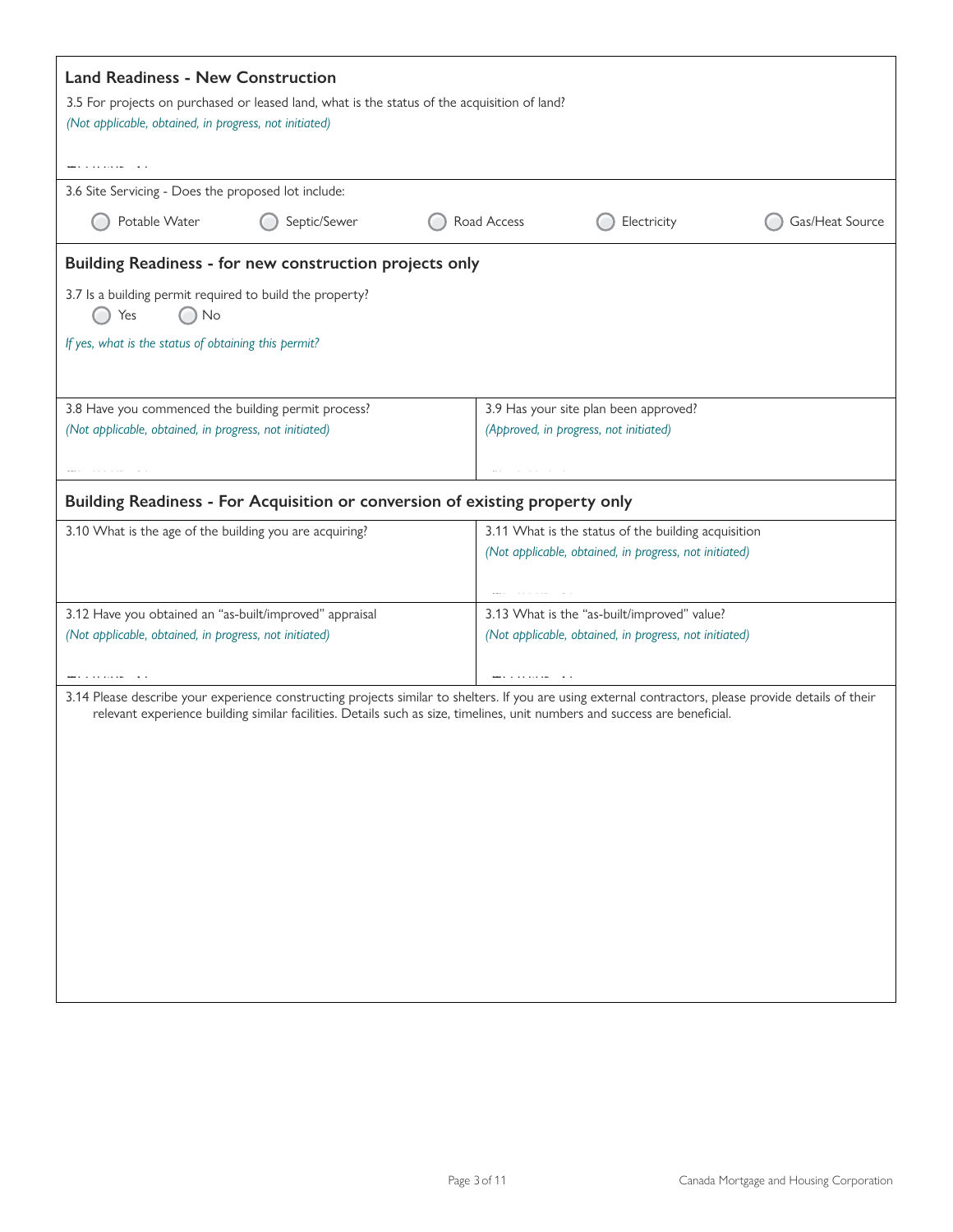| <b>4 - Operational Details</b>                                                                                                                                                                                                                                                                                                                                                     |
|------------------------------------------------------------------------------------------------------------------------------------------------------------------------------------------------------------------------------------------------------------------------------------------------------------------------------------------------------------------------------------|
| <b>Experience with shelters</b>                                                                                                                                                                                                                                                                                                                                                    |
| 4.1 Indicate any and all relevant experience in managing, staffing, maintaining and operating a shelter or similar type facility.<br>If none is evident, please provide details as to how you will mitigate this lack of experience.                                                                                                                                               |
| <b>Staffing</b>                                                                                                                                                                                                                                                                                                                                                                    |
| 4.2 Please provide details of how shelter will be staffed. Please include list of roles and responsibilities, number of staff on duty and hours<br>of operation. Please ensure this information is consistent with the budget provided in APPENDIX B - ANNUAL OPERATING<br><b>BUDGET WORKSHEET</b><br>(If a separate operational plan is provided, this section can be left blank) |
| <b>Safety</b>                                                                                                                                                                                                                                                                                                                                                                      |
| 4.3 Please provide details of the physical safety features of your shelter that will be provided to ensure the safety of occupants.<br>Please ensure the cost to operate any safety equipment is included in APPENDIX B - ANNUAL OPERATING<br><b>BUDGET WORKSHEET</b>                                                                                                              |
| 4.4 Please provide details of the policies and procedures that will exist to ensure that privacy and confidentiality of occupants of the shelter<br>is maintained.                                                                                                                                                                                                                 |
|                                                                                                                                                                                                                                                                                                                                                                                    |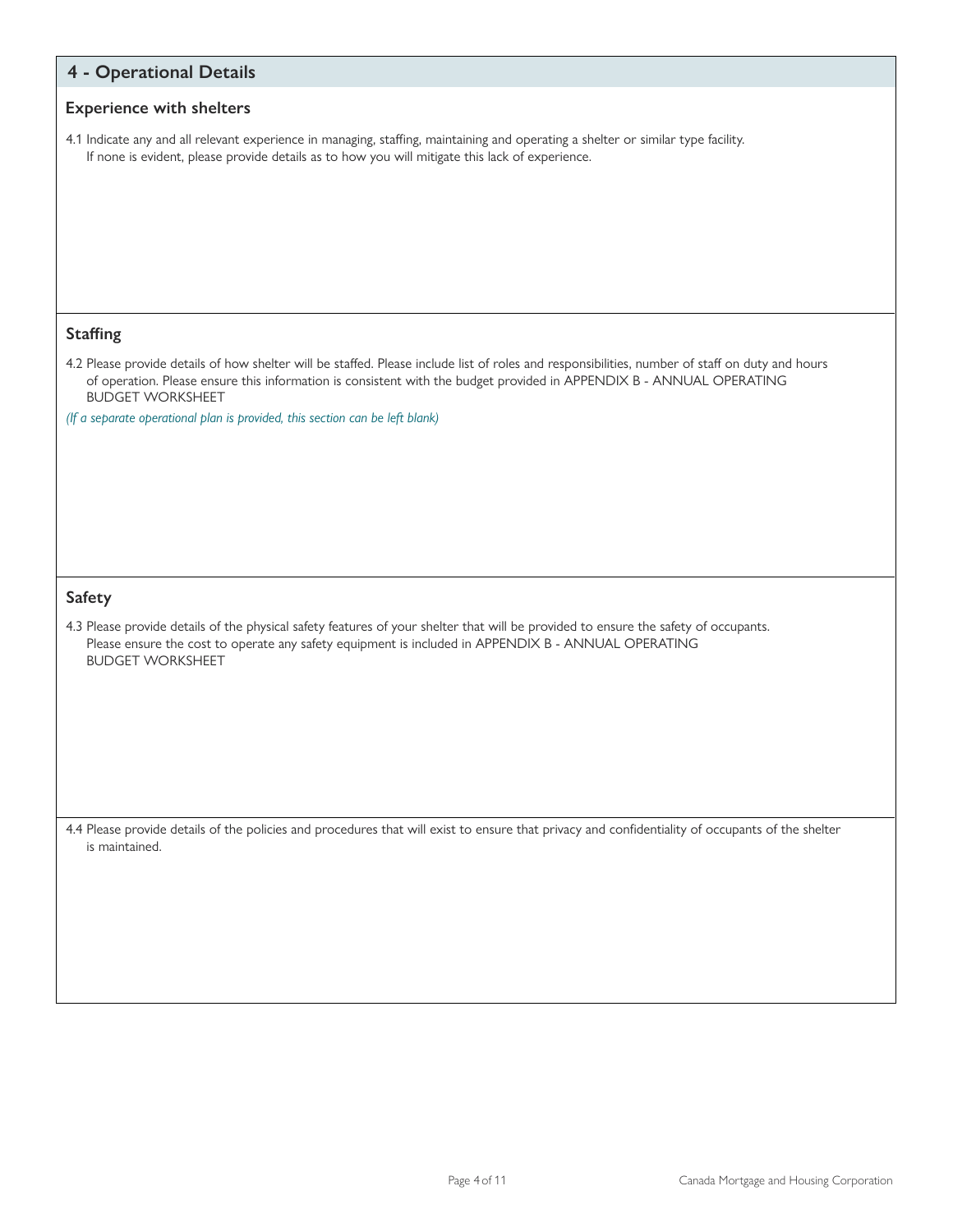| <b>Programs and Services</b>                                                                                                                                                                                                                                                                                                                                                                           |
|--------------------------------------------------------------------------------------------------------------------------------------------------------------------------------------------------------------------------------------------------------------------------------------------------------------------------------------------------------------------------------------------------------|
| 4.5 Please provide details of supporting services and programs that may be available to occupants, who will provide them. Please ensure any costs<br>for these programs are included in APPENDIX B - ANNUAL OPERATING BUDGET WORKSHEET.                                                                                                                                                                |
|                                                                                                                                                                                                                                                                                                                                                                                                        |
|                                                                                                                                                                                                                                                                                                                                                                                                        |
|                                                                                                                                                                                                                                                                                                                                                                                                        |
| <b>Awareness and Access</b><br>4.6 Please provide details of how women, children, and 2SLGBTQQIA+ people from the communities you intend to serve will know this shelter                                                                                                                                                                                                                               |
| is available to them when they need it and if/how transportation will be supported.                                                                                                                                                                                                                                                                                                                    |
|                                                                                                                                                                                                                                                                                                                                                                                                        |
| 4.7 Partners.                                                                                                                                                                                                                                                                                                                                                                                          |
| Are there any partners, collaborators or funding sources associated with your project other than CMHC and ISC?<br>Yes<br>No                                                                                                                                                                                                                                                                            |
| If yes, please provide their names, the type of organization and the type of collaboration they will be providing.                                                                                                                                                                                                                                                                                     |
|                                                                                                                                                                                                                                                                                                                                                                                                        |
|                                                                                                                                                                                                                                                                                                                                                                                                        |
| 4.8 Energy Efficiency.<br>The proposed project must have a minimum 25% reduction in energy consumption as compared to the 2015 National Building Code of Canada<br>or the 2015 National Energy code of Canada for Buildings. If the proposed project is for the conversion of an existing building, it must have<br>a minimum 25% reduction in energy consumption relative to past performance levels. |
| Will your project meet the Energy Efficiency requirement?                                                                                                                                                                                                                                                                                                                                              |
| No<br>Yes                                                                                                                                                                                                                                                                                                                                                                                              |
| If your answer is no, please provide a rationale as to why this is not possible.                                                                                                                                                                                                                                                                                                                       |
|                                                                                                                                                                                                                                                                                                                                                                                                        |
| 4.9 Accessibility.                                                                                                                                                                                                                                                                                                                                                                                     |
| The proposed project must have:                                                                                                                                                                                                                                                                                                                                                                        |
| Option 1) 20% of units meeting accessibility standards and barrier-free common areas; or,<br>Option 2) full universal design.                                                                                                                                                                                                                                                                          |
| Will your project meet the accessibility criteria?                                                                                                                                                                                                                                                                                                                                                     |
| Yes<br>No                                                                                                                                                                                                                                                                                                                                                                                              |
| If your answer is no, please provide a rationale as to why this is not possible.                                                                                                                                                                                                                                                                                                                       |
|                                                                                                                                                                                                                                                                                                                                                                                                        |
|                                                                                                                                                                                                                                                                                                                                                                                                        |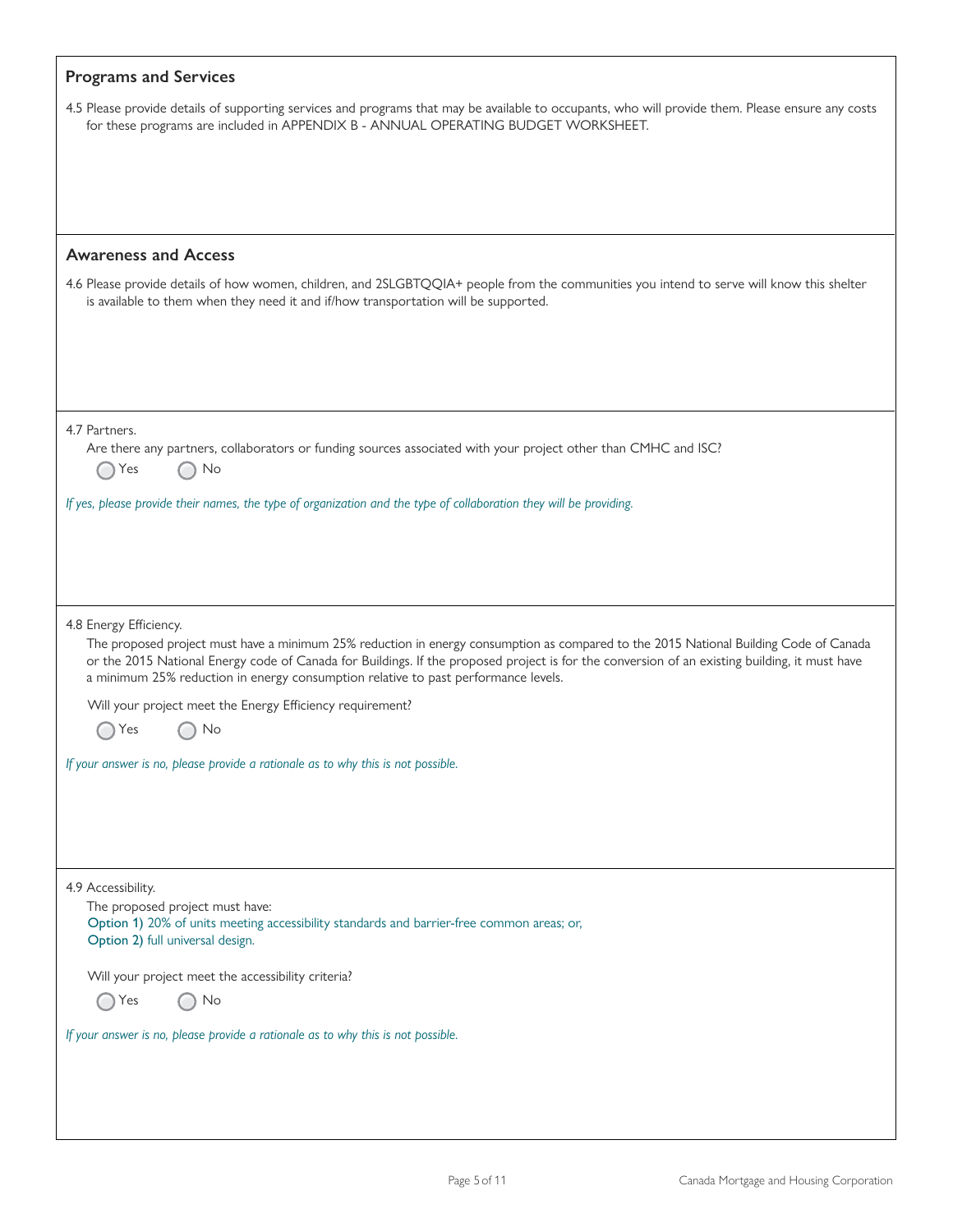### **5 - Checklist and Required Documentation**

In order to be considered for financial assistance, proposed shelter projects must include supporting documentation outlined in this checklist.

- Completed application form
- Completed financial worksheet in Appendix A and B
- Letter of support from appropriate authorities (Inuit Government or another level of government if applicable)

Demonstrated evidence of need for the project

Project development plan with supporting documents:

- Cost estimates for the project (Class C or Class D Quantity Survey or cost consultant certified report. At a minimum a breakdown of forecasted costs provided by a certified architect or engineer.)
- Copy of preliminary plans and specifications
- Consulting contract estimates (architecture, legal, etc.)
- Offer to purchase (if applicable)
- Construction schedule

The above constitutes an initial application package. If additional documentation is available at the time of the initial application, please include it as part of this initial application package. Selected proponents will be required to submit a final application package, with additional documents, prior to receiving final approval or commitment.

For assistance in preparing the initial and final application packages, please contact your CMHC specialist. Financial assistance may be available to help cover costs associated with carrying out the pre-development activities and obtaining the documentation required for the application packages.

For more information, you can also consult the CMHC website at [https://www.cmhc-schl.gc.ca/en/developing-and-renovating/funding-opportunities/](https://www.cmhc-schl.gc.ca/en/developing-and-renovating/funding-opportunities/seed-funding) [seed-funding](https://www.cmhc-schl.gc.ca/en/developing-and-renovating/funding-opportunities/seed-funding)

## **6 - Terms and Conditions**

I/We understand and acknowledge that the following terms and conditions shall apply to this application and, if financial assistance is approved, to any loan.

- 1. CMHC and/or its authorized representatives or agents may carry out all necessary enquiries for the purpose of confirming the information provided in this application form and may review any relevant assets and liabilities, and any financial or credit information. For greater certainty, I/we authorize CMHC to conduct a credit check against the applicant/organization, and I/we confirm that I/we have the authority to approve such credit checks on behalf of the applicant/organization.
- 2. Assistance is in the form of a forgivable loan and is based on eligible capital costs as defined in Appendix A—Financial Worksheet.
- 3. The entire amount of the forgivable loan, if approved, may only be used to pay eligible capital costs for the property identified in Section 3 of this application form.
- 4. The forgivable loan will be subject to the terms and conditions set out in the CMHC loan commitment letter and any loan-related documentation (letter of intention, term sheet, loan/operating agreement) and any security documentation related to the security (including an MLG, if applicable).
- 5. ISC and CMHC are under no obligation to enter into a loan agreement as a result of this invitation to submit an application.
- 6. ISC and CMHC reserve the right to:
	- reject any or all funding requests received in response to this invitation to submit an application;
	- accept any funding request in whole or in part; and
	- cancel and/or re-issue this invitation to submit an application.
- 7. ISC and CMHC will not reimburse an applicant for costs incurred in the preparation and/or submission of a funding request in response to this invitation to submit an application.
- 8. In the event that any terms and conditions of the loan are not met, or that a false declaration is knowingly made, ISC and CMHC shall have the right to cancel the approval, without notice to the applicant, and recover any paid funds (plus interest) from the applicant.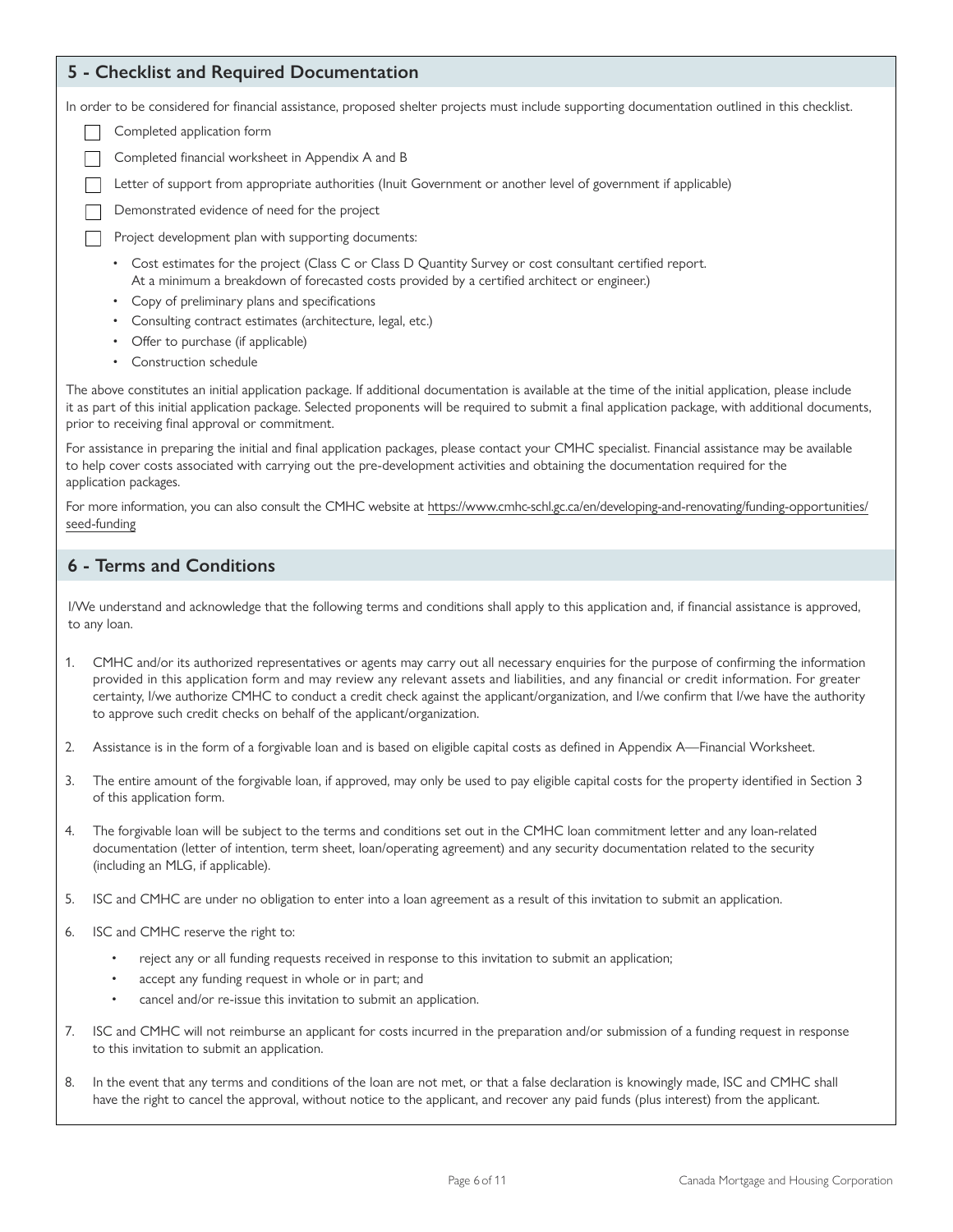- 9. The applicant and its affiliates must not have been found to be in breach or violation of any agreement or other arrangement with CMHC, under any of its prior or existing programs.
- 10. Access to information and Privacy Statement. Where Personal Information is collected, the collection, use and disclosure of the Personal Information shall be in accordance with the federal *Privacy Act*. Personal Information collected by CMHC for the purpose of the New Emergency Shelter Program can be found in their Info Source Publication on their [website](https://www.cmhc-schl.gc.ca/en/about-cmhc/corporate-reporting/transparency/access-to-information-and-privacy-protection) under Personal Information Bank number CMHC PPU 035. The *Privacy Act* provides individuals with a right to access their Personal Information that is under the control of ISC or CMHC, to request corrections of their Personal Information and to file a complaint to the Privacy Commissioner of Canada regarding ISC or CMHC's handling of Personal Information. Please direct any questions, comments, concerns, requests for Personal Information or complaints to CMHC's Access to Information and Privacy Office to their mailbox [ATIP-AIPRP@cmhc.ca](mailto:ATIP-AIPRP@cmhc.ca) or visit our website at [https://www.cmhc-schl.gc.ca/en/about-cmhc/](https://www.cmhc-schl.gc.ca/en/about-cmhc/corporate-reporting/transparency/access-to-information-and-privacy-protection) [corporate-reporting/transparency/access-to-information-and-privacy-protection](https://www.cmhc-schl.gc.ca/en/about-cmhc/corporate-reporting/transparency/access-to-information-and-privacy-protection) or to ISC's Access to Information and Privacy Office at<https://www.aadnc-aandc.gc.ca/eng/1100100010871/1360682361322>

Other terms and conditions under the Shelter Enhancement Program, the National Housing Co-Investment Fund or the Family Violence Prevention Program may apply.

## **7 - Declaration**

I/We hereby confirm that, to the best of my/our knowledge, the information provided is complete, accurate and correct and that, if any of the information changes or becomes inaccurate, I/we shall promptly notify CMHC.

Property owner(s)/Proponent (the "Applicant"): I/We hereby confirm that I am / we are the owner(s) of the property and no other person is an owner.

I/We authorize a property review when required, on the understanding that any reviews conducted by CMHC and/or its authorized representatives are for internal administrative purposes only and provide no guarantee or assurance of compliance with any applicable building codes or standards.

I/We have read, understood and agree to the terms and conditions listed above and accept that they shall apply upon the submission of this application.

| Applicant name | Title                                     |
|----------------|-------------------------------------------|
|                |                                           |
| Date           | Signature                                 |
|                |                                           |
|                | I/We have authority to bind the Applicant |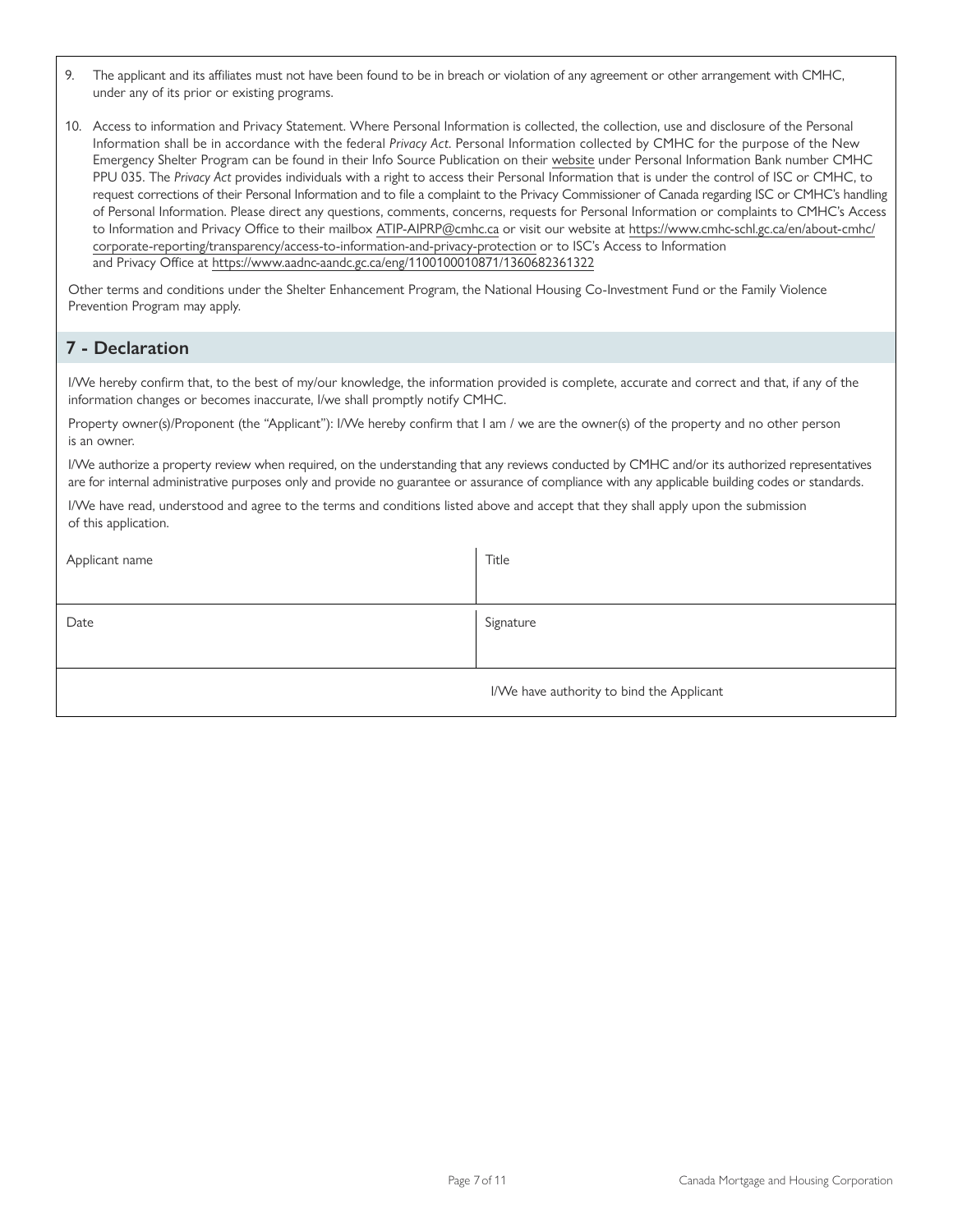# **APPENDIX A – CONSTRUCTION BUDGET WORKSHEET**

| These are the costs to build the shelter or convert an existing building to a shelter. |                           |                             |  |  |  |
|----------------------------------------------------------------------------------------|---------------------------|-----------------------------|--|--|--|
| <b>Estimated Capital Costs and Proposed Financing</b>                                  | Applicants estimate in \$ | Description (if applicable) |  |  |  |
| <b>Acquisition and Servicing Costs</b>                                                 |                           |                             |  |  |  |
| 1. Purchase price (land for new construction)                                          |                           |                             |  |  |  |
| <b>Miscellaneous and Acquisition Costs</b>                                             |                           |                             |  |  |  |
| 2. Legal services (for land acquisition)                                               |                           |                             |  |  |  |
| 3. Survey, title and recording fee                                                     |                           |                             |  |  |  |
| 4. Other (specify)                                                                     |                           |                             |  |  |  |
| 5. Subtotal (add lines 1 to 4)                                                         | \$0.00                    |                             |  |  |  |
| <b>Fees and Charges</b>                                                                |                           |                             |  |  |  |
| 6. Interest on interim financing ______ mos. @___<br>$% \times $$                      | \$0.00                    |                             |  |  |  |
| 7. Taxes during construction                                                           |                           |                             |  |  |  |
| 8. Transportation fees for construction                                                |                           |                             |  |  |  |
| 9. Insurance fees for construction (include all types of insurance)                    |                           |                             |  |  |  |
| 10. Utilities during construction                                                      |                           |                             |  |  |  |
| 11. Architect and consultant fees (attach breakdown)                                   |                           |                             |  |  |  |
| 12. Legal charges                                                                      |                           |                             |  |  |  |
| 13. Audit charges                                                                      |                           |                             |  |  |  |
| 14. Lender's fees on non-CMHC financing                                                |                           |                             |  |  |  |
| 15. Other (specify)                                                                    |                           |                             |  |  |  |
| 16. Subtotal (add lines 6 to 15)                                                       | \$0.00                    |                             |  |  |  |
| <b>Building and Landscaping Costs</b>                                                  |                           |                             |  |  |  |
| 17. Building construction costs (purchase price, if an existing building)              |                           |                             |  |  |  |
| 18. Rehabilitation or conversion costs                                                 |                           |                             |  |  |  |
| 19. Stoves, refrigerators, laundry, other equipment.                                   |                           |                             |  |  |  |
| 20. Hard furnishings (attach details)                                                  |                           |                             |  |  |  |
| 21. Landscaping (Can include outdoor playground equipment)                             |                           |                             |  |  |  |
| 22. On site servicing (Sewer, water, hydro, gas connections)                           |                           |                             |  |  |  |
| 23. Other (Excluding soft furnishings and supplies)                                    |                           |                             |  |  |  |
| 24. Subtotal (add lines 17 to 23)                                                      | \$0.00                    |                             |  |  |  |
| 25. Contingency                                                                        |                           |                             |  |  |  |
| 26. Total Shelter Capital Costs (add lines 5, 16, 24 and 25)                           | \$0.00                    |                             |  |  |  |

⅂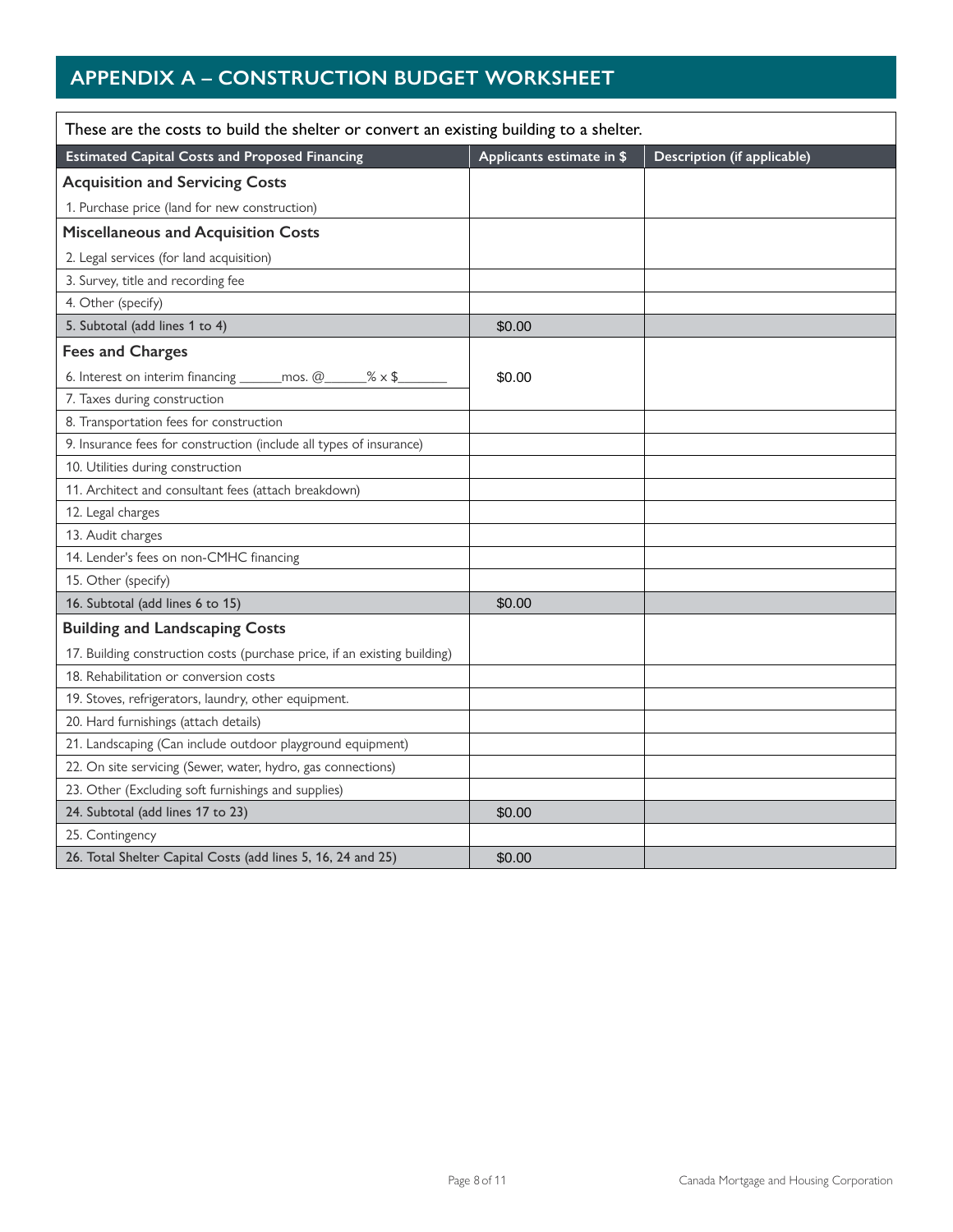| <b>Estimated Capital Costs and Proposed Financing</b>            | Applicants estimate in \$ | Description (if applicable) |
|------------------------------------------------------------------|---------------------------|-----------------------------|
| 27. Less: Land Equity                                            |                           |                             |
| 28. Less: Cash Equity                                            |                           |                             |
| 29. Less: Municipal Grant                                        |                           |                             |
| 30. Less: Provincial Grant                                       |                           |                             |
| 31. Less: Other grants from partners (specify)                   |                           |                             |
| 32. Less: Any forgivable loan (specify)                          |                           |                             |
| 33. Less: Other (specify)                                        |                           |                             |
| 34. Federal contribution required (Line 26 minus lines 27 to 33) | \$0.00                    |                             |

## **List of Eligible Capital Costs**

### **Eligible Capital Costs (CMHC)**

CMHC will provide funding of up to 100% of a project's total eligible capital costs. These may include:

- soft costs
- landscaping
- construction, acquisition and rehabilitation, or conversion
- children's play areas
- accessibility for persons with disabilities
- appropriate building security
- hard furnishings
- land acquisition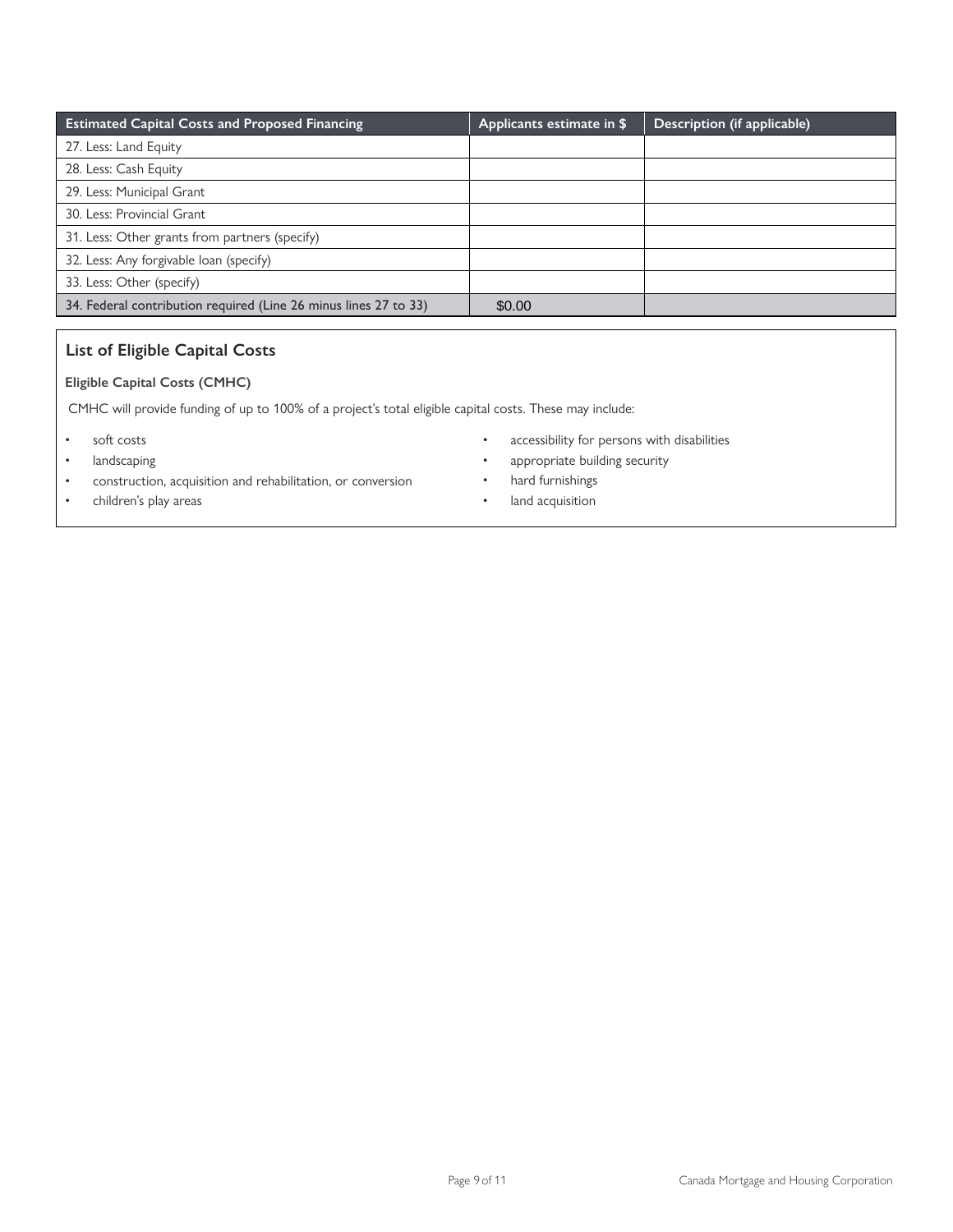# **APPENDIX B – ANNUAL OPERATING BUDGET WORKSHEET**

| These are the annual, recurring costs to run the shelter.                                                                                                                         |              |                      |                           |                             |  |
|-----------------------------------------------------------------------------------------------------------------------------------------------------------------------------------|--------------|----------------------|---------------------------|-----------------------------|--|
| <b>Estimated Costs</b>                                                                                                                                                            |              |                      | Applicants estimate in \$ | Description (if applicable) |  |
| <b>Annual Operating Expenses and Revenues</b>                                                                                                                                     |              |                      |                           |                             |  |
| 1. Staff Salaries and Benefits (not all may apply)                                                                                                                                |              |                      |                           |                             |  |
| Role                                                                                                                                                                              | $#$ of Staff | Annual Salary/Person |                           |                             |  |
| Management Staff                                                                                                                                                                  |              |                      | \$0.00                    |                             |  |
| Support Staff                                                                                                                                                                     |              |                      | \$0.00                    |                             |  |
| Counsellors                                                                                                                                                                       |              |                      | \$0.00                    |                             |  |
| Co-ordinators                                                                                                                                                                     |              |                      | \$0.00                    |                             |  |
| Security Guards                                                                                                                                                                   |              |                      | \$0.00                    |                             |  |
| Maintenance Staff                                                                                                                                                                 |              |                      | \$0.00                    |                             |  |
| Chef/Cooks                                                                                                                                                                        |              |                      | \$0.00                    |                             |  |
| <i>anitorial</i>                                                                                                                                                                  |              |                      | \$0.00                    |                             |  |
| Others (add role description<br>in right hand column)                                                                                                                             |              |                      | \$0.00                    |                             |  |
| Others (add role description<br>in right hand column)                                                                                                                             |              |                      | \$0.00                    |                             |  |
| 2. Professional fees (including translation)                                                                                                                                      |              |                      |                           |                             |  |
| 3. Honoraria                                                                                                                                                                      |              |                      |                           |                             |  |
| 4. Staff and development training                                                                                                                                                 |              |                      |                           |                             |  |
| 5. Small appliances, furniture, equipment (anything moveable)                                                                                                                     |              |                      |                           |                             |  |
| 6. Resident Expenses (e.g. food, bedding, towels, soaps, personal incidentals,<br>transportation to and from shelter)<br>365 days x \$___________ expenses x ______ nbr residents |              | \$0.00               |                           |                             |  |
| 7. Supplies (e.g. cleaning, linen, personal protective equipment)                                                                                                                 |              |                      |                           |                             |  |
| 8. Property Taxes (excluding water and sewer) if applicable, provide<br>an estimate                                                                                               |              |                      |                           |                             |  |
| 9. Insurance (e.g. fire, liability, etc.)                                                                                                                                         |              |                      |                           |                             |  |
| 10. Maintenance (e.g. minor repairs, painting, landscaping, other)                                                                                                                |              |                      |                           |                             |  |
| 11. Replacement reserve (0.50% of total construction costs)                                                                                                                       |              |                      |                           |                             |  |
| 12. Utilities (e.g. heating, light and power, garbage, snow removal,<br>water and sewer)                                                                                          |              |                      |                           |                             |  |
| 13. Computer/IT services, internet access, software licenses.                                                                                                                     |              |                      |                           |                             |  |
| 14. Security equipment operation (e.g. monitoring)                                                                                                                                |              |                      |                           |                             |  |
| 15. Transportation Costs (Insurance, maintenance, fuel, driver, vehicle)                                                                                                          |              |                      |                           |                             |  |
| 16. Other operating costs (e.g. client needs assessments, library<br>and resources, off hour emergency services, etc.)                                                            |              |                      |                           |                             |  |
| 17. Costs for Programming and Services.                                                                                                                                           |              |                      |                           |                             |  |
| 18. Administration - Audit                                                                                                                                                        |              |                      |                           |                             |  |
| 19. Administrative costs - (for the management of the agreement)                                                                                                                  |              |                      |                           |                             |  |
| 20. Total Expenses (line 1 to 19)                                                                                                                                                 |              |                      | \$0.00                    |                             |  |
| <b>Potential Annual Revenue</b>                                                                                                                                                   |              |                      |                           |                             |  |
| 21. Provincial assistance: \$ ______ per day for _____ persons x 365 days                                                                                                         |              |                      | \$0.00                    |                             |  |
| 22. Donations and fundraising and/or funding sources from partners<br>and collaborators                                                                                           |              |                      |                           |                             |  |
| <b>Federal Contribution Required</b>                                                                                                                                              |              |                      |                           |                             |  |
| 23. Lines 20 minus lines 21 to 22                                                                                                                                                 |              | \$0.00               |                           |                             |  |